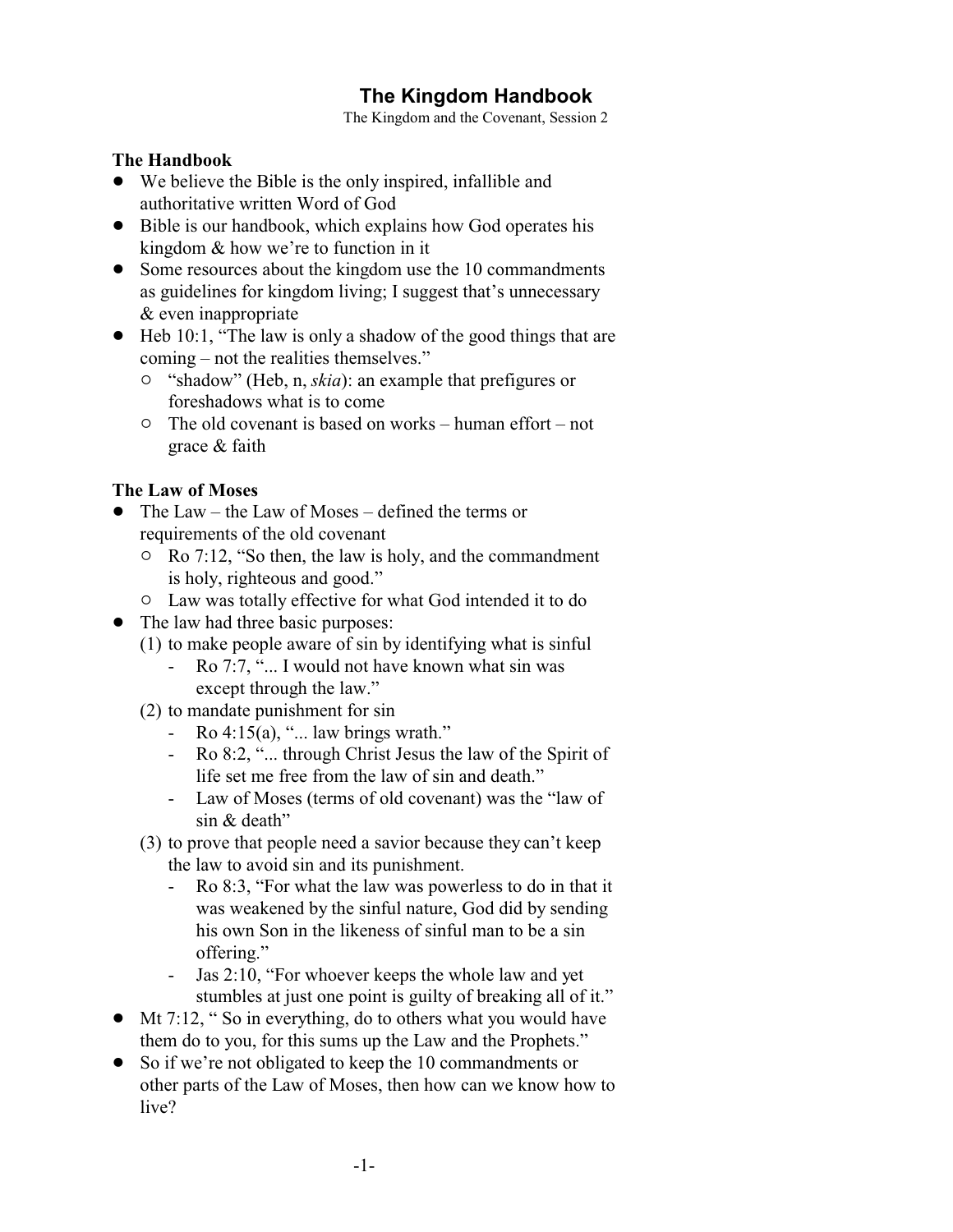- Our love for him & appreciation for his grace should motivate us to obey him
- Jn 14:15, "If you love me, you will obey what I command."

### **Jesus' Commands**

- ! Commands are "imperative" statements that express a command, intention or exhortation; sometimes a polite request
- ! It's the blood of Jesus that qualifies us for God's grace, not our obedience to rules
- Repent & believe
	- Mt 4:17, "Repent, for the kingdom of heaven is near."
	- $\circ$  Jn 6:29, "The work of God is this: to believe in the one he has sent."
- $\bullet$  Make God's kingdom & his righteousness your top priorities
	- $\circ$  Mt 6:33, "But seek first his kingdom and his righteousness, and all these things will be given to you as well."
	- $\circ$  "kingdom" is the application of his will; "righteousness" involves becoming like him
- Love
	- $\circ$  Mt 22:37-39, <sup>37</sup> "Love the LORD your God with all your heart and with all your soul and with all your mind.' <sup>38</sup> This is the first and greatest commandment.<sup>39</sup> And the second is like it: 'Love your neighbor as yourself.'"
	- $\circ$  Jn 13:34(b), "As I have loved you, so you must love one another."
	- <sup>o</sup> Mt 5:44, "Love your enemies and pray for those who persecute you."
- Forgive
	- $\circ$  Mt 6:14, "For if you forgive men when they sin against you, your heavenly Father will also forgive you."
	- $\circ$  Mt 18:21-22, <sup>21</sup> "Then Peter came to Jesus and asked, 'LORD, how many times shall I forgive my brother when he sins against me? Up to seven times?' <sup>22</sup> Jesus answered, 'I tell you, not seven times, but seventy-seven times.'"
- Take Communion
	- $\circ$  Mt 26:26-28, <sup>26</sup> "While they were eating, Jesus took bread, gave thanks and broke it, and gave it to his disciples, saying, 'Take and eat; this is my body.' <sup>27</sup> Then he took the cup, gave thanks and offered it to them, saying, 'Drink from it, all of you.  $28$  This is my blood of the covenant, which is poured out for many for the forgiveness of sins.'"
	- $\circ$  Taking communion celebrates & honors our covenant relationship with God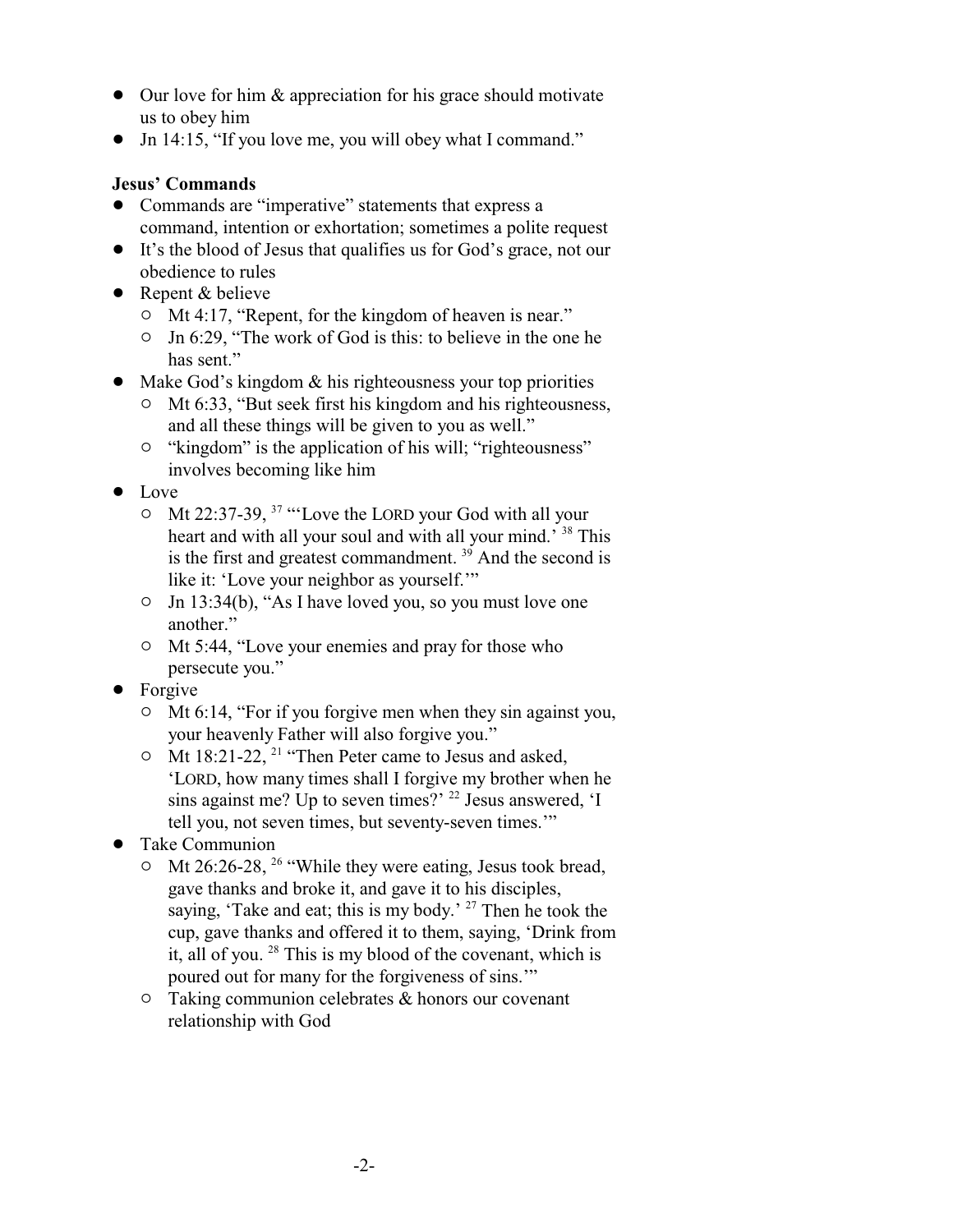- Pray
	- $\circ$  Mt 6:6(a), "But when you pray, go into your room, close the door and pray to your Father, who is unseen."
	- $\circ$  He taught his disciples a representative prayer: "this is how you should pray"
- $\bullet$  Give
	- <sup>o</sup> Mt 5:42, "Give to the one who asks you, and do not turn away from the one who wants to borrow from you."
	- $\circ$  Lk 12:33, "Sell your possessions and give to the poor. Provide purses for yourselves that will not wear out, a treasure in heaven that will not be exhausted, where no thief comes near and no moth destroys."
- Make disciples
	- $\circ$  Mt 28:19-20(a), <sup>19</sup> "Therefore go and make disciples of all nations, baptizing them in the name of the Father and of the Son and of the Holy Spirit,  $20$  and teaching them to obey everything I have commanded you."
- Be baptized in water
	- $\circ$  Mt 28:19, "Therefore go and make disciples of all nations, baptizing them in the name of the Father and of the Son and of the Holy Spirit."
	- <sup>o</sup> Mt 3:13, "Then Jesus came from Galilee to the Jordan to be baptized by John."

## **The Ten Commandments and the New Covenant**

- #1 "You shall have no other gods before me."
	- $\circ$  1 Jn 2:15, "Do not love the world or anything in the world. If anyone loves the world, the love of the Father is not in him."
	- " 2 Co 4:4, "The god of this age has blinded the minds of unbelievers, so that they cannot see the light of the gospel of the glory of Christ, who is the image of God."
- #2 "You shall not make for yourself an idol in the form of anything in heaven above or on the earth beneath or in the waters below. You shall not bow down to them or worship them; for I, the LORD your God, am a jealous God ...."
	- $\circ$  Rev 21:8, "But ... the idolaters ... will be in the fiery lake of burning sulfur."
- #3 "You shall not misuse the name of the LORD your God, for the LORD will not hold anyone guiltless who misuses his name."
	- $\circ$  Lk 1:49, "... for the Mighty One has done great things for me – holy is his name."
	- <sup>o</sup> "holy": sacred, devoted to God; not to be profaned by ordinary use